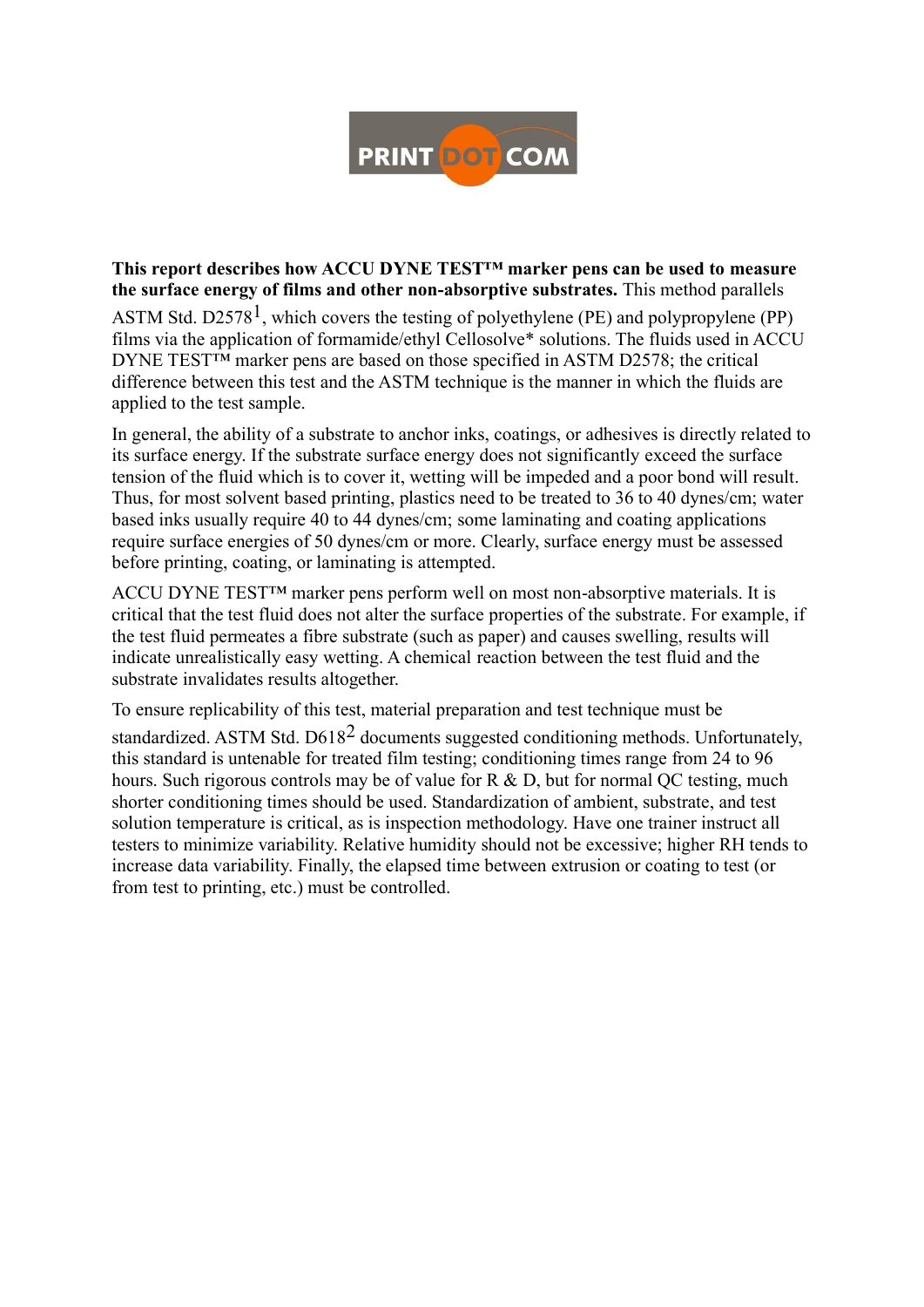# **TEST PROCEDURE**

## *IMPORTANT SAFETY NOTICE:*

The fluids contained in ACCU DYNE TEST™ marker pens are considered hazardous materials. Avoid contact with skin. Use with adequate ventilation. Avoid contact with eyes. Pregnant women should not perform this test. For further information, refer to product MSDS or call Diversified Enterprises at 800-833-4644 or (603)543-0038.

*For the results of this test to be meaningful, the following four points are absolutely essential and must be followed:*

1) Do not touch or in any way contaminate the surface to be tested. Dirty surfaces lose their wettability.

2) Do not use contaminated or outdated ACCU DYNE TEST™ marker pens.

3) Never retest the same location on a sample; move along the sample, or pull a new one.

4) Store and use ACCU DYNE TEST™ marker pens at room temperature.

### **1.0 Materials/Equipment**

1.1 ACCU DYNE TEST™ Marker Pens

1.2 Subject Material

1.3 Clean Level Test Area

1.4 Thermometer and Hygrometer

#### **2.0 Method**

2.1 Pull test sample. Be sure to pull a good specimen; surface aberrations cause poor results. For extruded film, one entire web cross-section should suffice. Do not touch the surface.

2.2 Place the sample on a clean, level surface. If necessary, anchor the edges to avoid curling or other deformation.

2.3 Record ambient temperature and relative humidity. If sample temperature differs from ambient, allow it to stabilize.

2.4 Test at least three points across the sample; 1/4, 1/2, and 3/4 across the film section. It is good practice to test the outer edges as well. For non-film materials, test locations must be determined in-house.

### 2.5 Determination of Wetting

2.5.1 Choose an ACCU DYNE TEST<sup>™</sup> marker pen of a dyne level you believe is slightly lower than that of the test sample.

2.5.2 Press applicator tip firmly down on subject material until the tip is saturated with ink.

2.5.3 Use a light touch to draw the pen across the test sample in two or three parallel passes. Disregard the first pass(es); to flush any contamination from the tip, and to ensure that the test fluid layer is thin enough for accurate measurement, evaluate only the last pass.

2.5.4 If the last ink swath remains wetted out on the test sample for three seconds or more, repeat steps 2.5.2 and 2.5.3 with the next higher dyne level marker. If the last ink swath beads up, tears apart, or shrinks into a thin line within one second or less, repeat steps 2.5.2 and